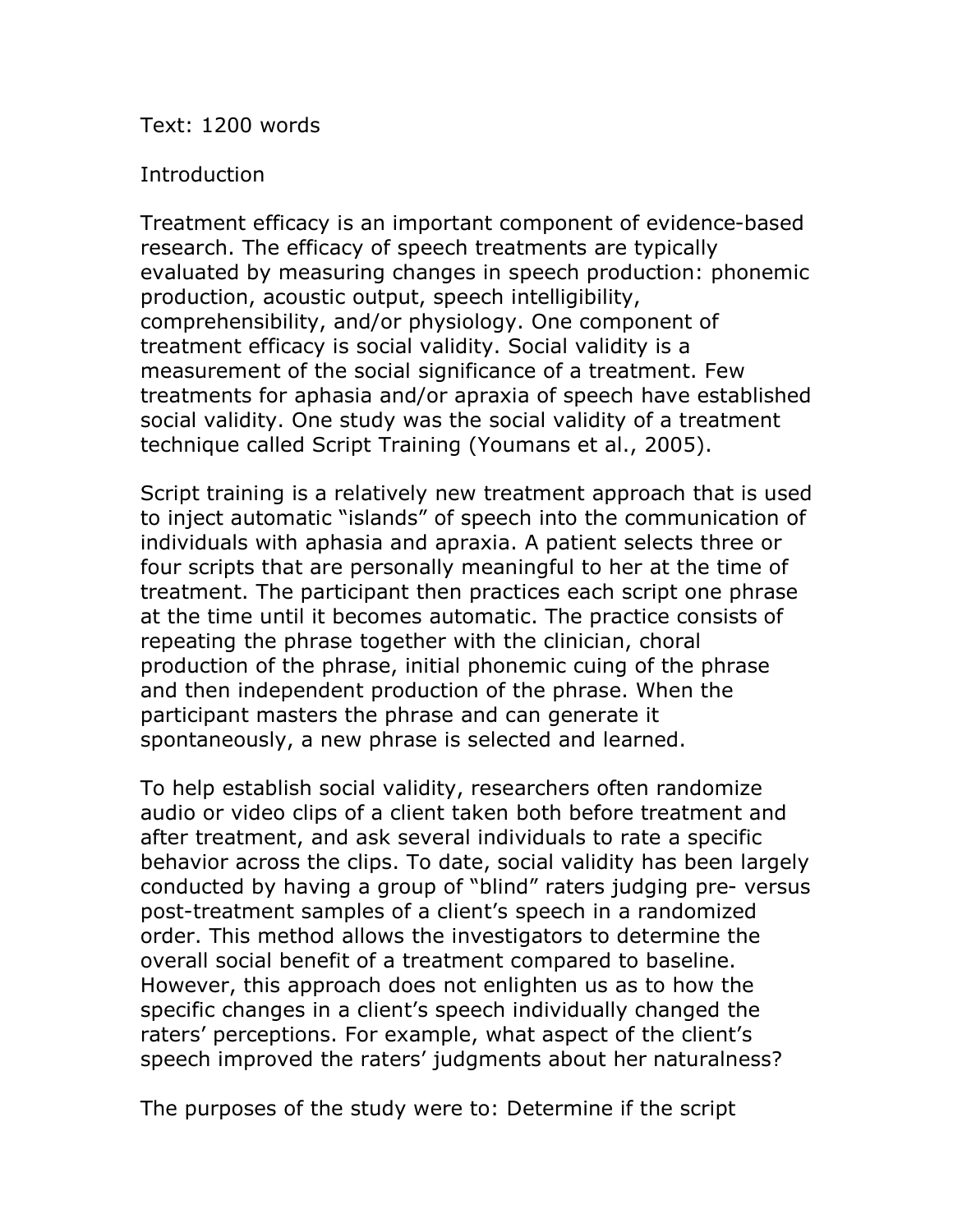training treatment applied to a woman with apraxia of speech was socially valid; Determine which specific aspects of the woman's speech (correctness, number of errors, speech rate) corresponded to varying rater judgments regarding the understandability, ease of production, naturalness, and overall quality of her speech; Determine which of the variables (understandability, ease of production, naturalness) corresponded to the highest overall quality rating

## Method

## **Participants**

One-hundred-twenty-four raters from 20-40 participated. Their naïve status regarding aphasia, apraxia of speech and neurogenic speech disorders was established through a brief questionnaire, which also requested their age, level of education, profession or area of study, and self-reported hearing status.

# Stimuli

Twelve audio clips were used as stimuli. The clips were extracted samples of recordings made during various phases of baseline and treatment using a Script Training method to improve the speech of a woman with apraxia. The clips were selected based on the subject's percentage of the script she produced correctly (%correct), errors produced while attempting to produce the script (including repetitions and unintelligible words), and rate. Three levels of %correct were included: low (0-32% correct), medium (33-66% correct), and high (67-100% correct). Two levels of errors were included: relatively low number of errors (0- 15) and high (16 – 30). Two levels of rate were included: slow (0 – 26 words per minute) and faster (26+ words per minute).

The 12 audio clips represented a sample from each of the conditions. For example, one clip included an excerpt with a low %correct, low number of errors, and a slow rate. Another sample included an excerpt with a high %correct, high number of errors, and a fast rate. The 12 audio clips were then randomized and put on a compact disk with a space between clips.

# Procedures

Following informed consent and administration of the questionnaire, raters were presented with the 12 audio excerpts.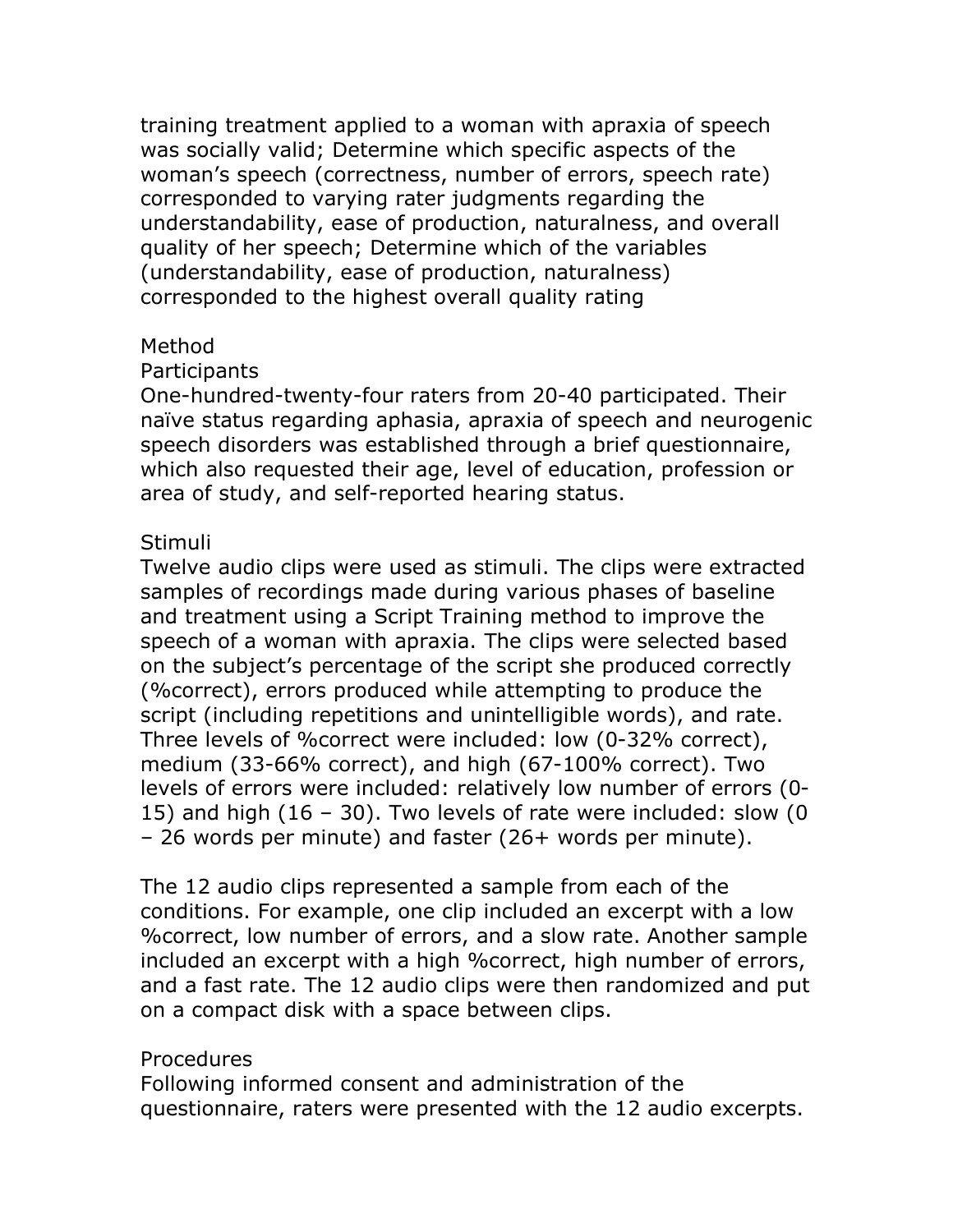Instructions were similar for all raters. Raters were asked to mark, on a continuous line, their subjective rating of the behavior in question. Behaviors of interest were understandability, ease of production, naturalness of speech, and overall quality of speech.

## Data Analysis

The line length before the rater's mark was measured in millimeters to obtain quantitative values for each of the dependent measures for each of the conditions. An RM-MANOVA was computed to determine whether statistically significant main effects or interactions exist for %correct errors, and/or rate on each of the dependent variables. Additionally regression was computed between the overall quality rating and the other ratings to determine which aspects were most important.

## Results

All main effects and interactions were significant. Multivariate (Wilks' Lamda) and univariate (Greenhouse-Geisser) statistics, as well as all of the pairwise comparisons were significant at the p<0.001 level. As %correct increased, the ratings for understandability, ease of production, naturalness, and overall quality increased significantly. Significant differences were found between low %correct, medium %correct and high %correct. As Errors increased, the ratings for understandability, ease of production, naturalness, and overall quality increased significantly. As Rate increased, the ratings for understandability, ease of production, naturalness, and overall quality increased significantly

Additionally, significant, positive correlations were found between the overall quality of speech and Understandability ( $r = 0.85$ ; p  $(0.0001)$ , Ease of production ( $r = 0.86$ ;  $p < 0.0001$ ), and Naturalness ( $r = 0.85$ ;  $p < 0.0001$ ). Regression analysis indicated an R2 change of 0.83 (p <0.0001). All effects and partial correlations were significant at the p <0.0001 level. Effect estimates and partial correlations for each variables are as follows: understandability (0.40; 0.50), ease of production (0.24; 0.24), and naturalness (0.34; 0.37).

## **Discussion**

The results for %correct were intuitive. That is, as the patient's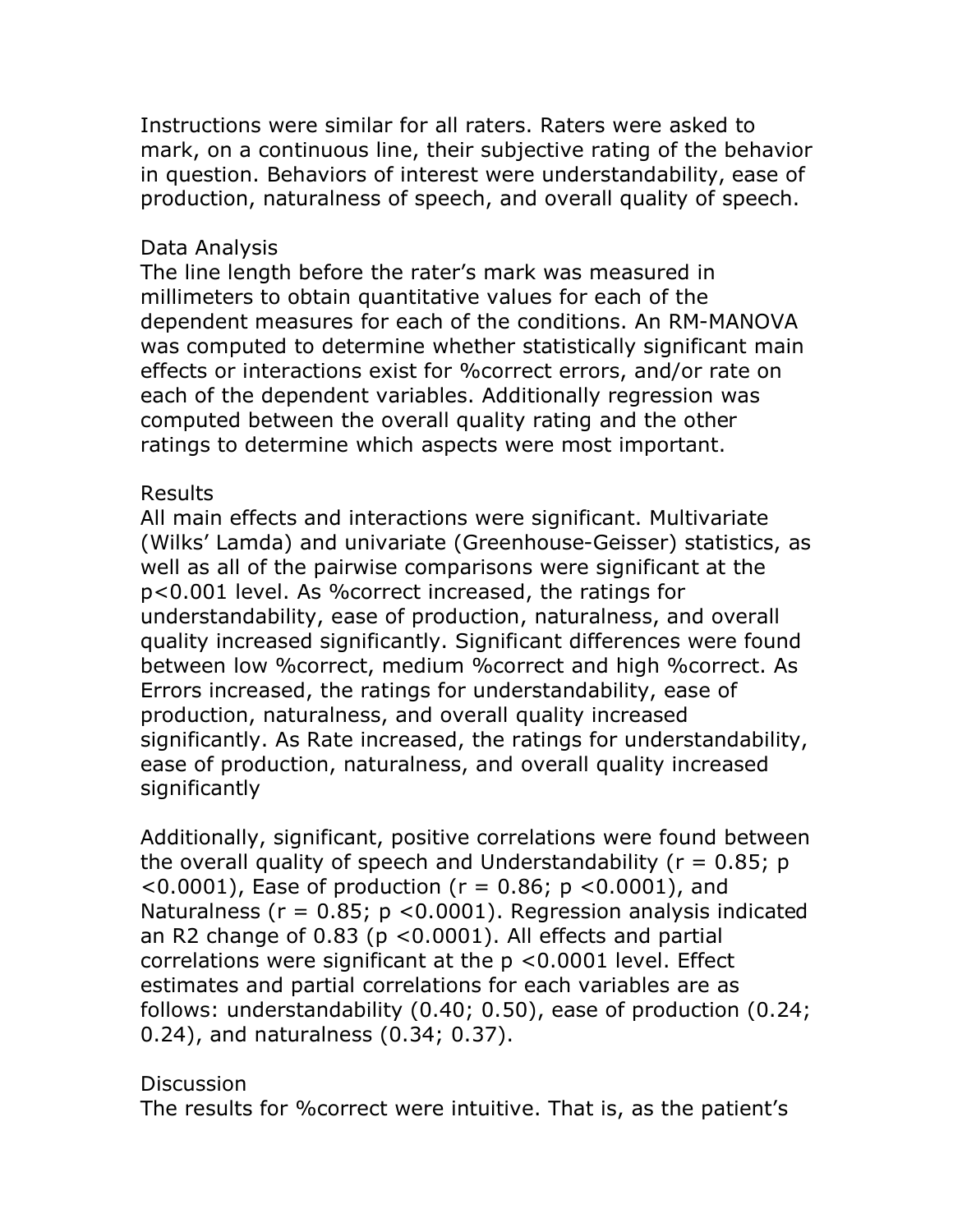ability to produce the script increased, the participants rated her better across all domains. Likewise, the results for Rate made sense. As the patient's rate of production changed from extremely slow to slow, the participants rated her better across all domains. However, at first, the Error results appear counterintuitive: as the patient produced more errors, the participants rated her higher.

A case analysis was conducted on the Error data. Not all data went in the same direction. In other words, although in general as errors increased, ratings increased, sometimes as errors increased, ratings went down. Whether errors were seen positively or negatively appeared to be dependent on the type of error. Real word repetitions, interjections, and "empty" speech appeared to be seen as positives. These errors may benefit the individual because they may look like fewer struggles due to less hesitations and more speech output. When unintelligible utterances and long pauses comprised the error set, the errors were perceived as negative based on ratings.

The regression analysis revealed that the perceived understandability of speech, the ease of speech production, and the naturalness of speech were significant predictors of overall speech quality perceptions. All of the preceding variables were highly related to ratings of overall quality; however, understandability appeared to be most important, followed by naturalness, and finally effort

#### **Conclusions**

Script training appeared to be socially valid. Naïve listeners appeared to be sensitive to the amount and the quality of speech output generated by the speaker. Naïve listeners appeared to perceive: struggle behaviors as negative, increased speech output (including repetitions and empty speech) as positive, faster speech (closer to a normal speaker's average word per minute) preferable to slow speech, and more understandable speech as better quality speech.

References